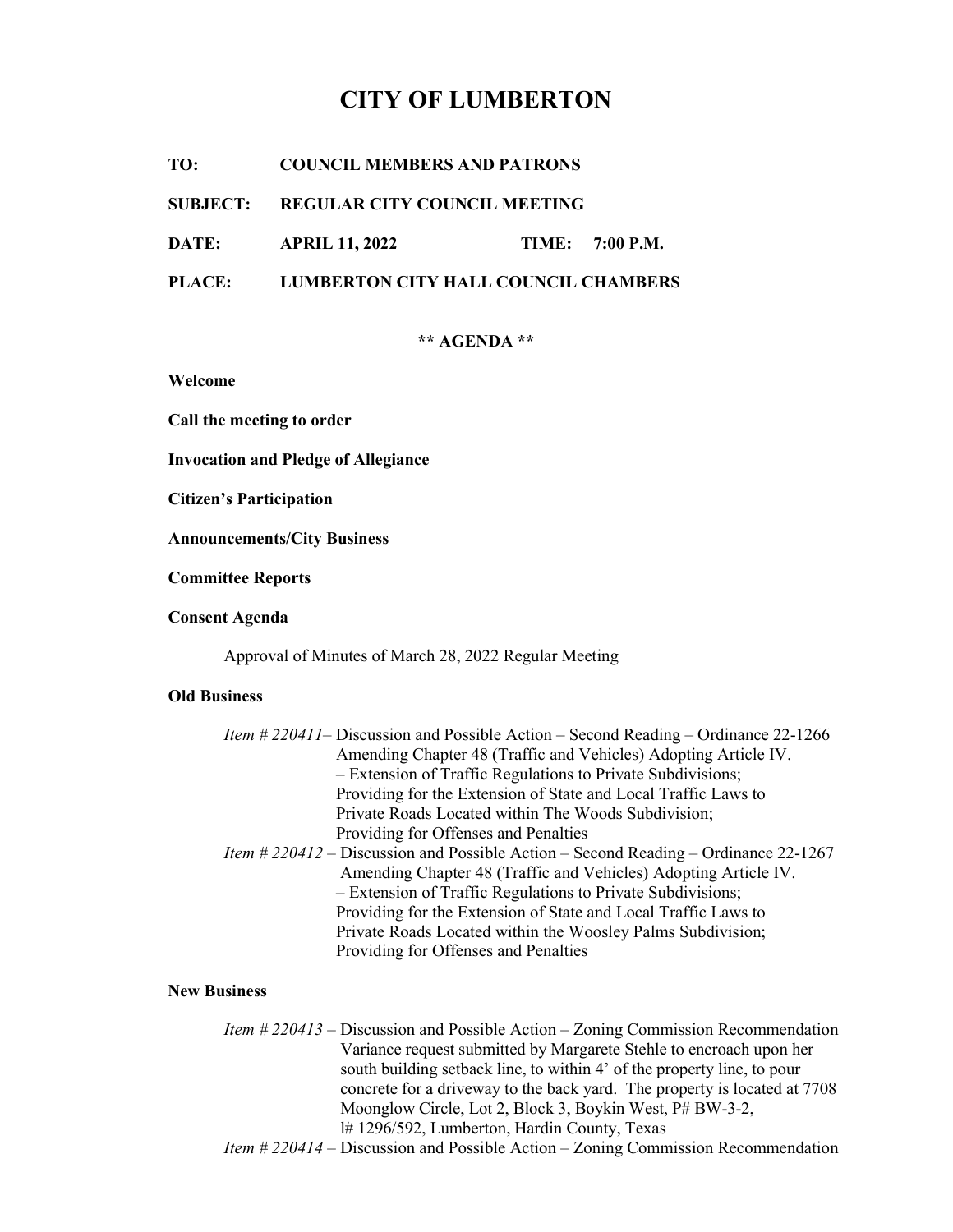Variance request submitted by Margarete Stehle to encroach upon her south side building setback line and west rear building setback line to within 4' of those property lines to construct a 25 x 25 accessory building. The property is located at 7708 Moonglow Circle, Lot 2, Block 3, Boykin West, P# BW-3-2, l# 1296/592, Lumberton, Hardin County, Texas

- Item # 220415 Discussion and Possible Action Zoning Commission Recommendation Variance request submitted by Brandon Barnhart of Freedom Properties, to encroach upon his east side building setback line to within 2' of the property line to pour concrete for a driveway for a side garage. The property is located at 207 Pindo Palm, Lot 12, Block 3, Woosley Palms, Phase 3, P# WP 3-3-12, l# 2021-115540 6/3/2021, Lumberton, Hardin County, Texas
- Item # 220416 Discussion and Possible Action Zoning Commission Recommendation Variance request submitted by David Knight of J D Knight Construction, LLC, to encroach upon the north rear building setback line 7' to build a home. The property is located at 114 Pindo Palm, Lot 58, Block 2, Woosley Palms, Phase 4, P# WP4-2-58, l#2021-112677 3/17/2021, Lumberton, Hardin County, Texas
- Item # 220417 Discussion and Possible Action Zoning Commission Recommendation Variance request submitted by Eddie Byrd to encroach upon his south side building setback to within 2' of the property line to pour concrete for a driveway. The property is located at 6686 Georgetown, Lot 16, Block 11, Westwood Heights, Phase V, Section 1, P# WWHV-11-16 2021-113614 4/9/2021, Lumberton, Hardin County, Texas
- Item # 220418 Discussion and Possible Action Zoning Commission Recommendation Variance request submitted by Eddie Byrd to encroach upon the south side building setback line and the east rear building setback line to within 5' of those property lines to build a 16 x 20 accessory building. The property is located at 6686 Georgetown, Lot 16, Block 11, Westwood Heights, Phase V, Section 1, P# WWHV-11-16 2021-113614 4/9/2021, Lumberton, Hardin County, Texas
- Item # 220419 Discussion and Possible Action Zoning Commission Recommendation Variance request submitted by Stephen K Swearingen to build a 30 x 30 accessory building to within 10' of his rear property line. The property is located at 265 Sarah Lane, Lot 6, Westchase Est, Phase II, P# WCE- 11-6, l# 1770/315 005576-000060, Lumberton, Hardin County, Texas
- Item # 2204110 Discussion and Possible Action Zoning Commission Recommendation Variance request submitted by Stephen K Swearingen to encroach upon his rear building setback line to pour concrete to build a driveway from Hampshire Lane to his back yard, to the accessory building. The property is located at 265 Sarah Lane, Lot 6, Westchase Est, Phase II, P# WCE-11-6, l# 1770/315 005576-000060, Lumberton, Hardin County, Texas
- Item # 2204111 Discussion and Possible Action Zoning Commission Recommendation Request submitted by Michael Minter to approve the replat of lot 1 of Minter Addition, Lots 1 and 2, Volume 4, Page 31A, PRHC, Elisha Duncan League, Abstract No. 14, Lumberton, Hardin County, Texas, into Minter Addition Lot 1-A and Lot 1-B, Elisha Duncan League, Abstract No. 14, Lumberton, Hardin County, Texas. The property is located at 115 Matthews Lane, P# MTR-10, 1# 1415/786, Lumberton, Hardin County, Texas
- Item # 2204112 Discussion and Possible Action Zoning Commission Recommendation Request submitted by Mark Whiteley & Associates, LLC on behalf of HudProp, LLC. to approve the replat of a replat of Lot 4B-1, Westwood Plaza, Volume 4, Page 253, PRHC, Francisco Arriola Survey, Abstract No. 2, Lumberton, Hardin County, Texas into Lot 4B-1-A and Lot 4B-1-